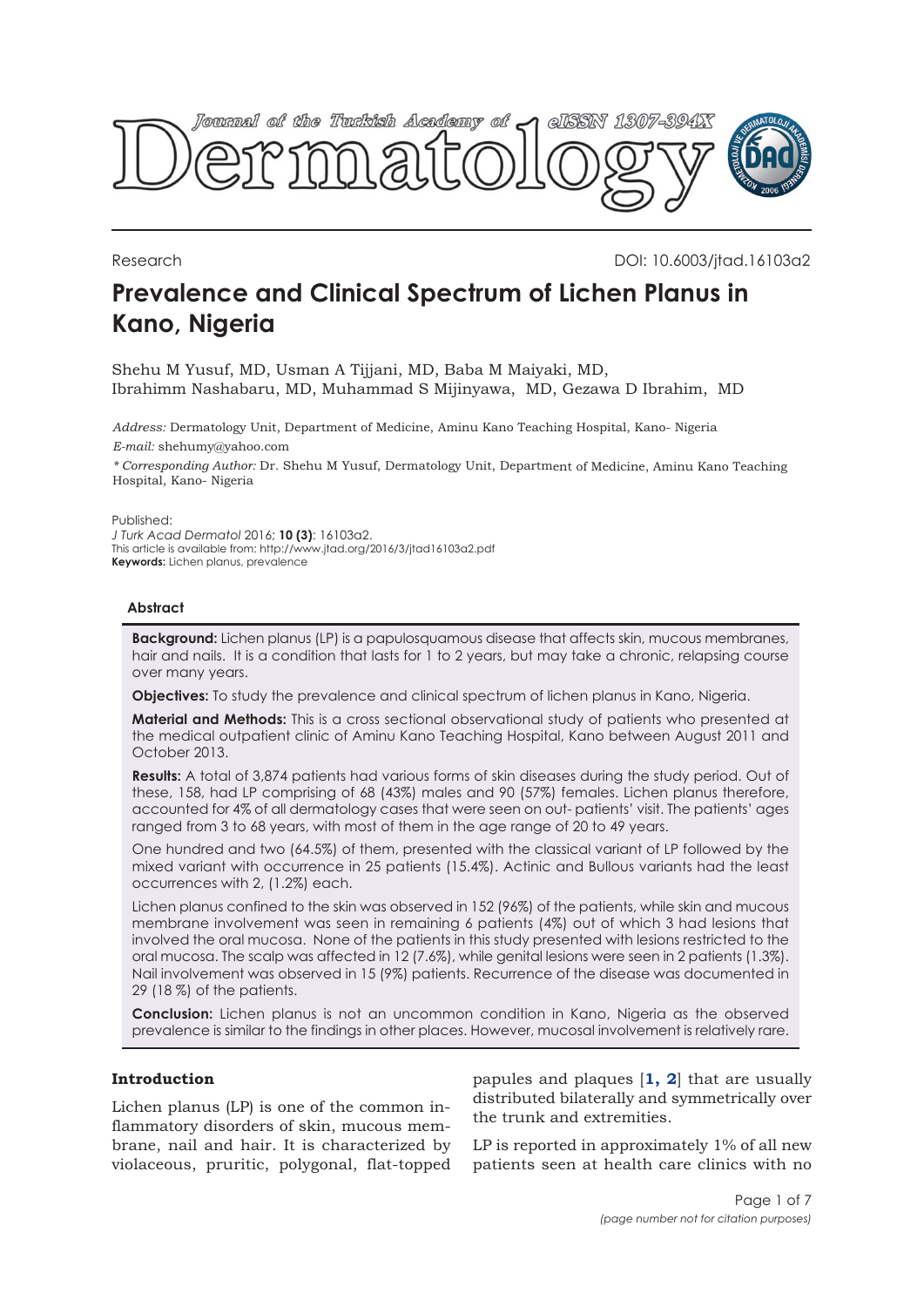<span id="page-1-0"></span>



Figure 1. Extensive lichen planus in 3 year old boy

racial predispositions [**[3](#page-5-0)**]. More than two thirds of patients with LP are aged between 30-60 years; however, LP can occur at any age [**[4](#page-5-0)**]. Although the exact cause of LP remains unknown, immunopathological mechanisms are implicated in the pathogenesis of this disease [**[3](#page-5-0)**]. LP is a self-limiting disease that usually resolves within 8-12 months [**[4](#page-5-0)**]. The objective in this study is to establish the clinical pattern and spectrum of lichen planus in Kano, Nigeria.

# **Material and Methods**

The study was conducted in the medical out -patient clinic of Aminu Kano Teaching Hospital from August 2011 to October 2013. Approval for the study was sought and obtained from the health research ethics committee of the teaching hospital and informed consent was also obtained from each of the participating patients.

All new patients with a clinical diagnosis of lichen planus were included in the study. The diagnosis of lichen planus was made clinically and supported by histo-pathologic examination of biopsies taken from the patients where doubt existed. For each patient clinical examination of the skin, genitalia, mucous membranes, hair and nails was performed. Sites and distribution of the lesions were noted. A structured questionnaire was used to obtain socio-demographic data in all the patients that consented to take part in the study.

The data that was generated was collated and analyzed using computer based Statistical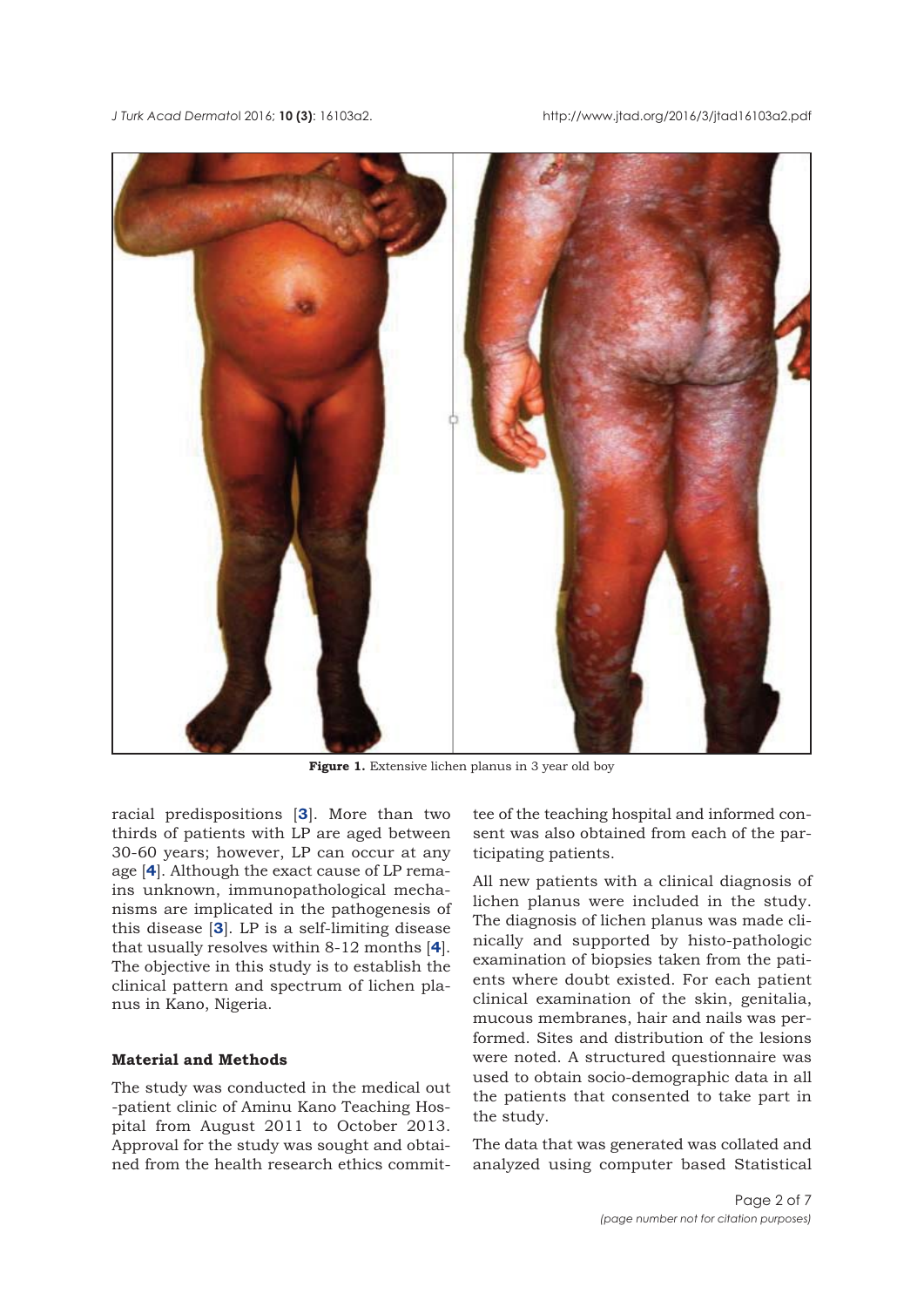|                  | <b>Table 1.</b> Demographic and Clinical Characteristics of |  |  |
|------------------|-------------------------------------------------------------|--|--|
| Study Population |                                                             |  |  |

| <b>VARIABLES</b>                           |                       | <b>FREQUENCY</b><br><b>(PROPORTIONS)</b> |  |
|--------------------------------------------|-----------------------|------------------------------------------|--|
| $0 - 9$                                    |                       | 5<br>(3.1)                               |  |
| $10 - 19$                                  |                       | 24 (15.2)                                |  |
| 20-29                                      |                       | 46 (29.2)                                |  |
| 30-39                                      |                       | 41 (25.9)                                |  |
| $40 - 49$                                  |                       | 22 (13.9)                                |  |
| 50- 59                                     |                       | 11<br>(6.9)                              |  |
| $60 - 60+$                                 |                       | 9(5.7)                                   |  |
| Site of affectation                        |                       |                                          |  |
| Skin alone                                 |                       | 155 (98.1)                               |  |
| Skin and Mucous membranes                  |                       | 3(1.9)                                   |  |
| Mucous membranes only                      |                       | $\Omega$                                 |  |
| Morphological types                        |                       |                                          |  |
| Classic form                               |                       | 102 (65)                                 |  |
| Mixed variant                              |                       | 25 (15.4)                                |  |
| Hypertrophic                               |                       | 17 (11)                                  |  |
| Actinic                                    |                       | 2 (1.2)                                  |  |
| Linear                                     |                       | 4(2.4)                                   |  |
| <b>Bullous</b>                             |                       | 2(1.2)                                   |  |
| Atrophic                                   |                       | 3(1.9)                                   |  |
| Follicular                                 |                       | 3(1.9)                                   |  |
| Site of onset of lesion                    |                       |                                          |  |
|                                            | Lower limbs           | 92 (58)                                  |  |
|                                            | Upper limbs           | 46 (30)                                  |  |
| Trunk                                      |                       | 20 (12)                                  |  |
| Distribution of lesions at<br>presentation |                       |                                          |  |
|                                            | Upper Limbs           | 16 (10.2)                                |  |
|                                            | Lower limbs           | 32 (20.3)                                |  |
|                                            | <b>Both limbs</b>     | 13 (8)                                   |  |
| Trunk                                      |                       | 24 (15.3)                                |  |
|                                            | Trunk and upper limbs | 21 (13)                                  |  |
|                                            | Trunk and upper limbs | 16 (10.2)                                |  |
|                                            | Generalised including |                                          |  |
| the face                                   |                       | 36 (23)                                  |  |

Package for the Social Sciences (SPSS) version 16.0. Quantitative variables were described using mean and standard deviation. Qualitative variables were presented as percentages, bar chart and pie chart.

### **Results**

A total of 3874 patients with skin diseases were seen in the medical out-patient clinic within the 23 months study period, out of which 158 had LP, making the prevalence to be 4%. Their ages ran-

<span id="page-2-0"></span>*J Turk Acad Dermato*l 2016; **10 (3)**: 16103a2. http://www.jtad.org/2016/3/jtad16103a2.pdf



**Figure 2.** Flat-topped polygonal papules and plaques of classic lichen planus

ged from 3 to 68 years (mean  $\pm$  SD; 44.63  $\pm$  15.12) (**[Figure 1](#page-1-0)**). There were 68 males (43 %) and 90 females (57 %), giving a male to female ratio of 1:1.3, this reflects no statistically significant difference in the sex distribution (p>0.05). Majority of the patients 92 (58 %) were in the age group from 20-49 years, (**Table 1**). Classical form, characte-Trunk 24 (15.3) Trunk 24 (15.3) rized by papules and plaques was the commonest observed variant (**Figure 2**). It constituted 65% (102/158) of the cases. This was followed by the mixed (classic and hypertrophic) variant with 16.4% (25/158); hypertrophic variant (**[Figure 3](#page-3-0)**), 11% (17/158); actinic variant, 1.2% (2/158) and linear variant, 2.4% (4/158). Bullous, atrophic, and follicular variants had 1.2% (2/158), 1.9%  $(3/158)$  and 1.9%  $(3/158)$  occurrences respectively (**Table 1**).

> While 88% of the 158 patients had their lesions commencing in the limbs, 58% having it in the lower limb and 30% having it in the upper limbs, only 12% had the lesions commencing in the trunk.

> Twenty (15%) of the patients had their lesions restricted to the trunk, 10.2% and 20.3% had theirs restricted to the upper limbs and lower limbs res-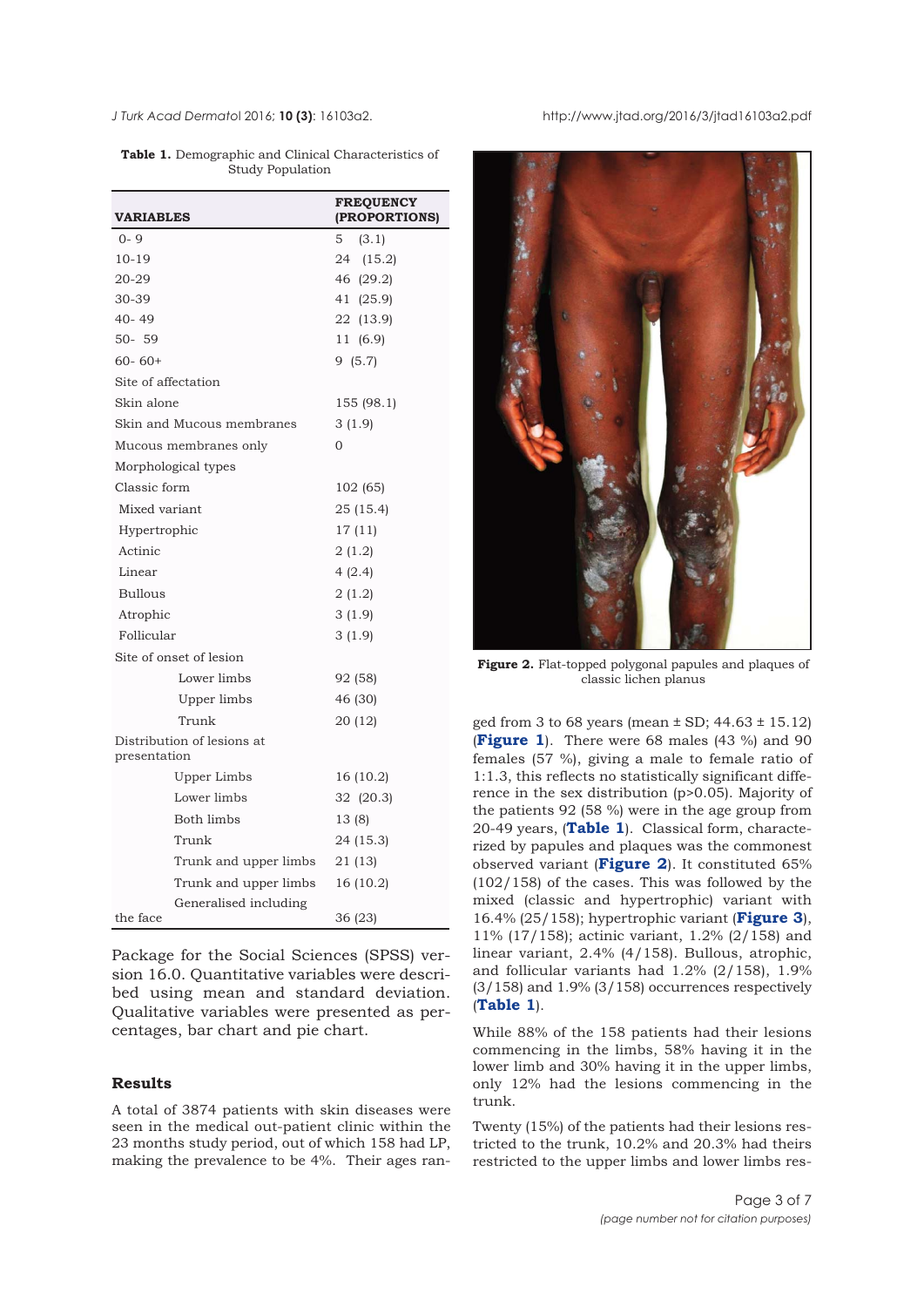<span id="page-3-0"></span>*J Turk Acad Dermato*l 2016; **10 (3)**: 16103a2. http://www.jtad.org/2016/3/jtad16103a2.pdf



**Figure 3 (a,b,c and d).** a) Hypertrophic LP with the raised hyperpigmented verrucous plaques around the extensor surface of the lower extremities. b) Scalp LP (Follicular type) with pterygium of the nails. c) Grayish plaques of lichen planus on the glans. d) Annular papules on the penile shaft

pectively. Lesions on both upper and lower limbs only were seen in 8% while 10.2% had lesions on trunk and lower limbs. Trunk and upper limb invovement was observed in 13% while 23% had generallised lesions (**[Table 1](#page-2-0)**).

The lesions were confined to the skin in 155 (98.1%) of the patients. Skin and mucous membrane involvement was seen in only 3 (1.9%) patients (**[Table 1](#page-2-0)**).

Genital lesions were observed in 9 (5.7%) patients, all males. The lesions appeared as annular papules on the penile shaft (**Figure 3**) and as shiny flat toped grayish plaques around the corona (**Figure 3**). None of our patients had exclusive oral mucosal affectation.

Scalp involvement in the form of patchy cicatricialalopecia was detected in 12/158 (0.8 %) of the patients (**Figure 3**).

Nail changes were present in 26 (16.5 %) patients. Longitudinal ridging was the commonest change (16/26, 62%) followed, in order of frequency, by distal notching ( 6/26, 23%), loss of nail plate and pterygium (4/26,15%) (**Figure 3**).

The duration of disease varied from 1 month to 6 years. Mean duration of disease was 8.2 months. Sixty two percent of cases had duration of disease between 3 weeks to 4 months. Varying degrees of pruritus was the chief complaint of most of the patients (156 /158, 98.7%).

# **Discussion**

The prevalence of LP is unknown; however, it is thought to be less than 1 percent of the population [**1**]. The present study found the prevalence of lichen planus to be 4.0% among patients with skin diseases. A similar prevalence was reported by *Nnoruka* et al and *Alabi*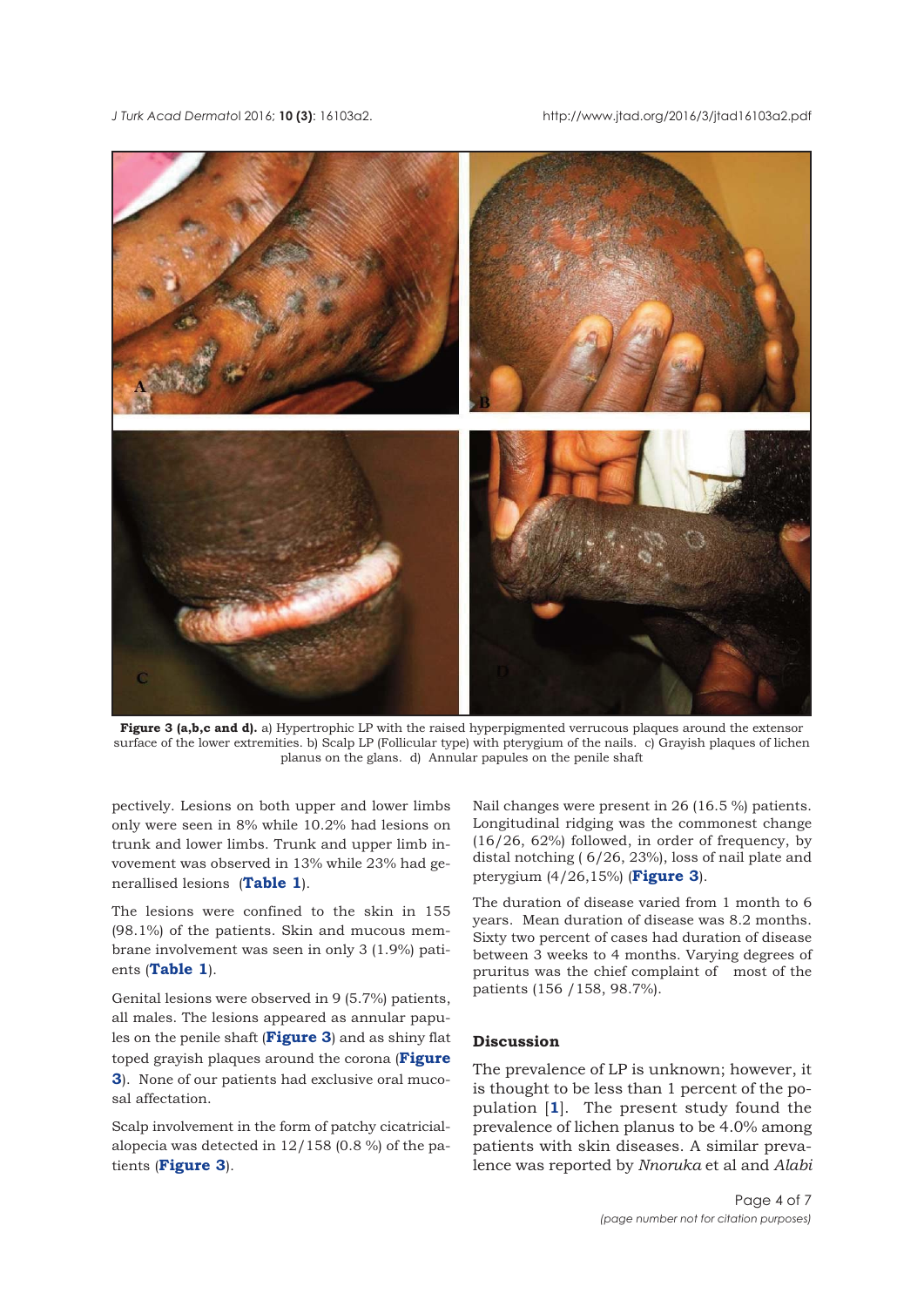et al in southeastern and southwestern Nigeria respectively [**[5, 6](#page-5-0)**] However in a study in India it was 0.38% [**[7](#page-5-0)**] Nevertheless, the estimated prevalence of LP is in the range of 0.22% to 5% globally [**[8](#page-5-0)**].

In this study, the youngest patient was 3 years old and oldest patient was 68 year old. The largest number of patients (69%) was seen in the age group of 20-49 years. The mean age in this study group was 34.26 (+11.3) years which compares favorably with 37.13 (+12.8) years in a study by *Daramola* et al [**[9](#page-5-0)**] from the southwest Nigeria. It is also similar to findings of *Salah* et al [**[10](#page-5-0)**], *Tag-El-Din* et al [**[11](#page-5-0)**], *Kacchawa* et al [**[12](#page-5-0)**], *Dostrovsky* et al [**[13](#page-5-0)**] and Singh et al [**[14](#page-5-0)**]. This finding supports the suggestion that younger patients tend to be affected in tropical countries [[13](#page-5-0)]. On the contrary, a UK study found the condition to occur mainly in persons aged over 49 years [**[15](#page-5-0)**]. This difference is not surprising in view of the fact that life expectancy in Nigeria is 47 years, which, by implication, means we have fewer numbers of middle aged and the elderly in our population. In contrast to our European counterparts where the life expectancy is 80 years, majority of cases of LP have been reported to occur in patients between 30 to 60 years of age [**[1, 4, 16](#page-5-0)**].

From this study, LP was found to be commoner among females compared to males (M:F = 1:1.3), though the difference is not statistically significant. This is in correlation with reports by *Salah* et al [**[10](#page-5-0)**], *Garg* et al [**[16](#page-5-0)**] & *Nangia* et al [**[17](#page-5-0)**] who found M: F to be 1:1.1, 1:1.3 & 1:1.7 respectively. In Nigeria, similar ratios were also noted [**[5,](#page-5-0) [9](#page-5-0)**] However, *Singh* et al [**[14](#page-5-0)**] *Tag-El-Din* et al [**[12](#page-5-0)**] & *Kacchawa* et al [**[11](#page-5-0)**]. found it to be more common among males [**[4](#page-5-0)**]. Thus, there is no consistency in the literature regarding the preponderance of sex in lichen planus, but most of the studies have shown that females are more commonly affected than males [**[18](#page-5-0)**].

A lot of factors may explain the higher preponderance in females. LP is associated with other diseases of altered immunity e.g vitiligo, dermatomyositis, and myasthenia gravis which are commoner in females than males [[10, 11](#page-5-0)] Similarly, females been more concerned with esthetics, are more likely to report to hospitals than males .

In glabrous skin, eruption of LP is characterized by small, flat topped, shiny, papules that may coalesce into plaques. These findings are well published in the literature [**[18,](#page-5-0) [19](#page-5-0)**]. Our study also supports these results as lesions of majority of our patients (64.5%) were shiny papules and plaques. All the patients with LP had cutaneous involvement in this study.

Hair involvement was observed in 0.8% our patients , these were all diagnosed as having follicular LP (lichen planopilaris), presenting with patches of cicatricial alopecia of the scalp. This value, (0.8%), corroborates with findings in other studies [**[20, 21](#page-5-0)**].

Some studies have shown that specific nail involvement occurs in about 10 percent of patients with LP [**[22,](#page-5-0) [23](#page-5-0)**]. In this study nail lesions were seen in 9 % of our patients. This finding is consistent with previous studies done in Nigeria [**[9](#page-5-0)**] and the USA, where reports of involvement of nails range from 1 to 10%. Pterygium was detected only in 2 of the 15 patients with nail involvement from this study. Apart from pterygium formation, other changes observed are neither specific nor pathognomonic because most of these patients practice manual work.

Mucous membrane lesions are common, occurring in 30–70% of cases, and may be present without evidence of skin lesions in 15-35% of LP [**[24,](#page-5-0) [25](#page-6-0)**] In our study, however, we recorded a very low oral mucosal involvement (1.9%). A similar observation was made by *Alabi* et al [**[5](#page-5-0)**]. None of our patients had isolated oral LP. It is most likely that patients with isolated oral lichen planus would present to oral and maxillofacial surgeon than to a dermatologist. The buccal mucosa lesions seen were all reticular type.

This study found that in most of the patients ( 61.5%) the lesions of LP were spread all over the body, followed by lesions localized to the lower limbs. A similar observation has been reported in Nigeria by Alabi GO [**[5](#page-5-0)**] and in the USA by Boyd AS [**[1](#page-5-0)**]. The Limbs were the most prevalent site of onset of LP, the prevalence was 88% from this study, this is in tandem with the findings of Altman and Perry who reported a frequency of 89 percent [**[26](#page-5-0)**]

Classical LP was the most common variant of LP observed, constituting 65% of total cases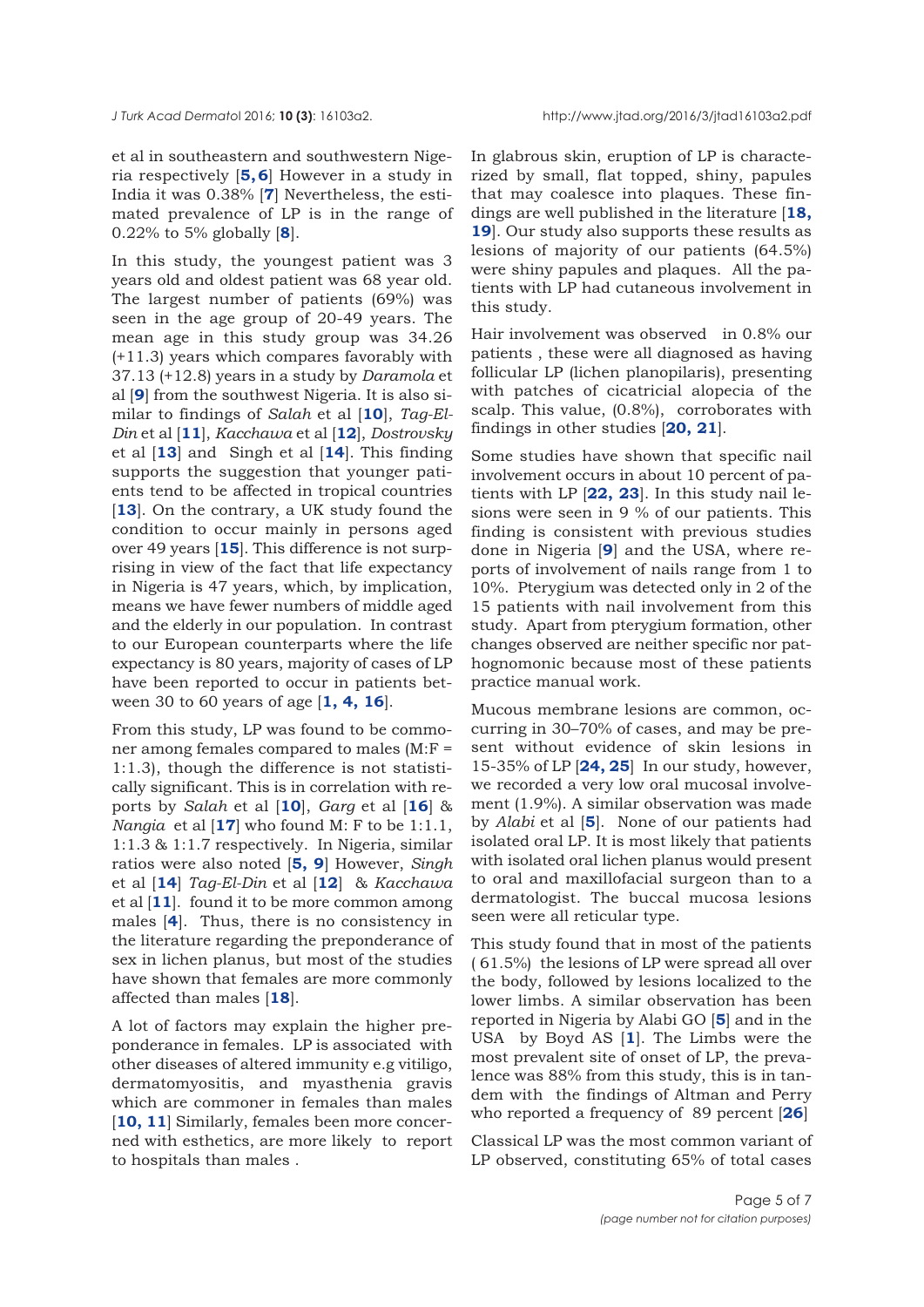<span id="page-5-0"></span>*J Turk Acad Dermato*l 2016; **10 (3)**: 16103a2. http://www.jtad.org/2016/3/jtad16103a2.pdf

followed by mixed type 15.5% and hypertrophic type 11%. A similar dominance of classical LP over other variants has been reported in the literature by various authors [**1, 9, 16, 17**]

Itching is the chief complaint in most of the cases of lichen planus although in few cases that is absent. In this study, varying degrees of itching was associated with the skin lesions in almost all (98.7% ) the cases.

In our study, the duration of disease varied from 1 month to 6 years. Mean duration of disease was 8.2 months. 62 % of cases had duration of disease between 3 weeks to 4 months. This finding compares with what *Garg* et al [**16**] found. Lesion of LP in all our patients was associated with postinflammatory hyperpigmentation. Postinflammatory hyperpigmentation was also reported to be commoner in the African American population [**[27](#page-6-0)**].

#### **Conclusions**

The observed prevalence of Lichen planus in Kano, Nigeria is similar to that of several other places. However, mucosal involvement is rare in this environment.

#### **References**

- 1. Le Cleach L, Chosidow O. Clinical practice. Lichen planus. N Engl J Med 2012; 366: 723-732. PMID: 22356325
- 2. Boyd AS and Leonardi CL. Absence of human papillomavirus infection in cutaneous lichen planus. J Am Acad Dermatol 1997; 36: 267-268. PMID: 9039186
- 3. Ingafou M, Lodi G, Olsen I, Porter SR. Oral lichen planus is not associated with IgG circulating antibodies to epithelial antigens. Oral Surg Oral Med Oral Pathol Oral Radiol Endod 1997; 84: 175-178. PMID: 9269020
- 4. Balasubramaniam P, Ogboli M, Moss C. Lichen planus in children: review of 26 cases. Clin Exp Dermatol 2008; 33: 457-459. PMID: 18355361
- 5. Alabi GO and Akinsanya JB. Lichen planus in tropical Africa. Trop Geogr Med 1981; 33: 143-147. PMID: 7281214
- 6. Nnoruka EN. Lichen planus in African children: a study of 13 patients. Pediatr Dermatol 2007; 24: 495- 498. PMID: 17958794
- 7. Bhattacharya M, Kaur I, Kumar B. Lichen planus: a clinical and epidemiological study. J Dermatol 2000; 27: 576-582. PMID: 11052233
- 8. Eisen D. The evaluation of cutaneous, genital, scalp, nail, esophageal, and ocular involvement in patients

with oral lichen planus. Oral Surg Oral Med Oral Pathol Oral Radiol Endod 1999; 88: 431-436. PMID: 10519750

- 9. Daramola OO, George AO, Ogunbiyi AO. Hepatitis C virus and lichen planus in Nigerians: any relationship? Int J Dermatol 2002; 41: 217-219. PMID: 12031030
- 10. Salah A. Abdalla1, Taghreed J. Maaita. Epidemiological and clinical features of lichen planus in Jordanian patients. Pak J Med Sci 2007; 23: 92-94.
- 11. Tag-El -Din Anbar, Manal Barakat, and Sahar FG. A clinical and epidemiological study of lichen planus among Egyptians of AL-Minya province Dermatology Online Journal 11: 4.
- 12. Kachhawa D, Kachhawa V, Kalla G, Gupta L. A clinico-aetiological profile of 375 cases of lichen planus. Indian J Dermatol Venereol Leprol 1995; 61: 276- 279. PMID: 20952988
- 13. Dostrovsky A, Sagher F. Lichen planus in subtropical countries; study of an annular type with inverse localization (uncovered surfaces of the skin). Arch Dermatol Syphilol 1949; 59: 308-328. PMID: 18115015
- 14. Singh OP, Kanwar AJ. Lichen planus in India: an appraisal of 441 cases. Int J Dermatol 1976; 15: 752- 756. PMID: 992925
- 15. Dreiher J, Shapiro J, Cohen AD. Lichen planus and dyslipidaemia: a case-control study. Br J Dermatol 2009; 161: 626-629. PMID: 19438850
- 16. Mellgren L, Hersle K. Lichen plauns: a clinical study with statistical methods. Ind J Dermatol 1965; 11: 1. PMID: 5862497
- 17. Garg VK, Nangia A, Logani K, Sharma RC. Lichen Planus-a Clinico-histopathological. Indian J Dermatol Venereol Leprol 2000; 66: 193-195. PMID: 20877073
- 18. Nangia A, Kumar V, Logani KB. An immunopathological study of lichen planus. Indian J Dermatol Venereol Leprol 2000; 66: 76-78. PMID: 20877032
- 19. Black MM. Lichen planus and lichenoid disorders. In: Textbook Of Dermatology. Champion RH, Burton JL and Ebling FJG, editors. 5th ed. Oxford: Blackwell Scientific Publications, 1992, 1675.
- 20. Shiohara T, Kano Y. Lichen Planus and lichenoid dermatoses. In: Dermatology. Bolognia JL, Jorizzo J, Rapini RP, editors. New York: Mosby Elsevier; 2008; 159–180.
- 21. Mehregan DA, Van Hale HM, Muller SA. Lichen planopilaris: Clinical and pathologic study of forty-five patients. J Am Acad Dermatol 1992; 27: 935-942. PMID: 1479098
- 22. Matta M, Kibbi AG, Khattar J. Lichen planopilaris: A clinicopathologic study. J Am Acad Dermatol 1990; 22: 594-598. PMID: 2319020
- 23. Samman PD. The nails in lichen planus. Br J Dermatol 1961; 73: 288-292. PMID: 13745927
- 24. Strauss RA, Fattore L, Soltani K. The association of mucocutaneous lichen planus and chronic liver disease. Oral Surg Oral Med Oral Pathol 1989; 68: 406- 410. PMID: 2677891
- 25. McCartan BE, Healy CM. The reported prevalence of oral lichen planus: a review and critique. J Oral Pathol Med 2008; 37: 447-453. PMID: 18624932